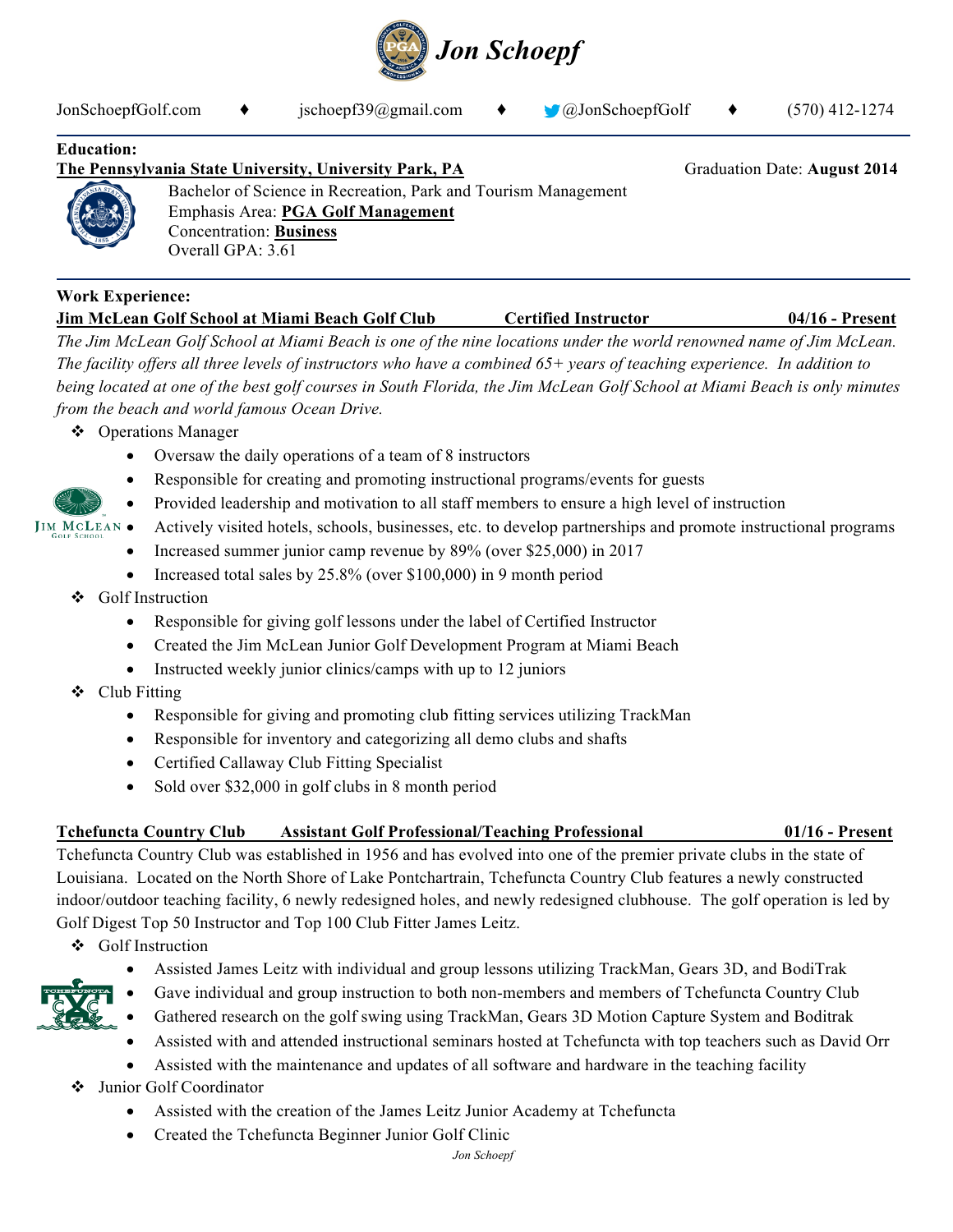- Responsible for developing games, drills, and lesson plans for all junior golf programs
- Created promotional flyers for junior golf programs using Adobe Photoshop and Microsoft Publisher
- v Assistant Golf Professional
	- Utilized JONAS Point Of Sale System for all golf shop purchases
	- Responsible for management of tournaments using TPP tournament software
	- Created merchandise displays, maintained inventory, and placed special orders for members
	- Assisted James Leitz with club orders as well as research of golf equipment specifications
	- Responsible for weekly email blast promotions highlighting instruction, tournaments and other special events

## **Jim McLean Golf School Assistant Instructor/Assistant Marketing and Technology Manager 10/14 – 01/16**

*The Jim McLean Golf School at Doral is entering its 27th season. Since the school's inception in 1991, they have firmly established themselves as the #1 Golf School in America. Their top position in the golf school industry has been recognized by US News and World Report, CNN and Travel & Leisure Magazine, and was achieved with nothing more than a relentless pursuit of excellence. From the world class professionals they've hired, to the state of the art teaching facility Jim has created, their passion to offer the finest golf school experience has been unwavering.* 

v Golf Instruction

**JIM MCLEAN** 

- Assisted Jim McLean with several lessons for PGA and LPGA tour members
- Responsible for instruction of daily clinics with up to 12 participants
- Taught individual lessons lasting from 1-3 hours
- Instructed weekly junior clinics with up to 11 juniors
- Head middle school golf coach for the Belen Jesuit Preparatory School (8 students)
- Assisted with instruction of two and three day golf schools
- $\div$  Technology and Marketing Assistant
	- Created 2 Golf Digest and 1USA Today advertisements promoting the Jim McLean Golf School
	- Responsible for weekly promotional email blasts that reach over 25,000 people
	- Created promotional flyers for clinics, lesson specials, and golf schools using Adobe Photoshop
	- Filmed and created promotional and instructional videos for Jim McLean using iMovie
	- Assisted with weekly website updates and daily technology issues
- $\div$  Setup Assistant/Administrative Assistant
	- Responsible for setup and use of TrackMan, BodiTrak, V1 Video Analysis, and JC Video Analysis
	- In charge of daily setup of practice facility, including bag stands, balls, training aids, chairs, and water
	- Responsible for the opening and closing procedures for the golf school
	- Scheduled lessons, golf schools, and reserved rooms and tee times for incoming guests

# **Penn State Golf Teaching and Research Center Assistant Lab Manager 05/14-08/14**

*The Penn State Golf Teaching and Research Center (GTRC) opened in 2009 and immediately provided a unique blend of golf instruction and cutting edge research for the PGA Golf Management program at Penn State. Using the latest and most innovative technology, The GTRC can provide an experience that few others in the country can duplicate.*

v Golf Instruction

**PENNSTATE** 

- § Responsible for the analysis of playing statistics of PGA Golf Management students
- **Golf Teaching &**<br>Research Center § Organize and conduct weekly TrackMan clinics to improve students' playing ability
	- Assist with the coaching of students during 2-hour player development session
- $\div$  3D Experience
	- In charge of setup and operation of the Golf Biodynamics 3D Motion Capture System
	- **Exceptionally familiar with the operation of the Qualisys 3D Motion Capture System**
- ❖ Setup Assistant
	- § Opened and closed facility, including daily calibrations of 3D equipment
	- Responsible for the setup and operation of radar launch monitors such as TrackMan and FlightScope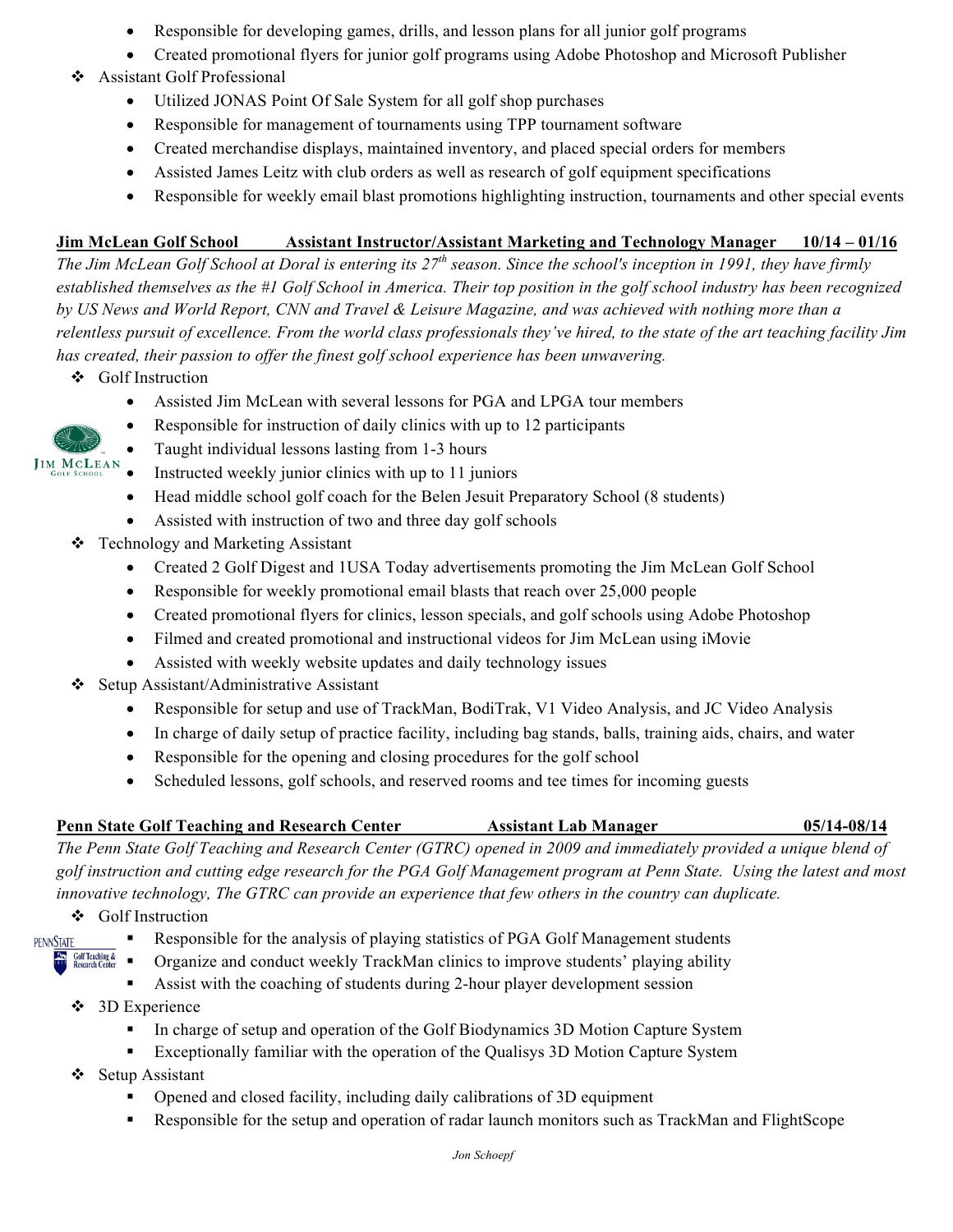### **The Reynolds Golf Academy at Reynolds Plantation Setup and Administrative Assistant****05/13-11/13**

*The Reynolds Golf Academy has been the premiere golf academy in the state Georgia for years in large part because of the high quality instructors. The Director of Instruction, Charlie King, has been named a Top 100 Instructor by Golf Magazine, as well as a Top 50 Instructor by Golf Digest. The Lead Staff Instructor, Rob Bowser, has worked with five Top 100 Instructors, including Jim McLean. He has also been nominated for Golf Magazine Top 100, and was ranked one of the top 50 junior golfers in the United States.*

- v Golf Instructi**o**n
	- § Trained under Top 100 Golf Magazine and Top 50 Golf Digest Instructor Charlie King
	- § Gave putting and full swing individual lessons
	- Taught full swing and short game golf clinics and coaching sessions consisting of 5-15 individuals
	- Instructed 45 individuals during a putting clinic for a corporate outing
- $\triangleleft$  Administrative Assistant
	- Organized three-day golf schools consisting of 5-15 people
	- Structured monthly coaching clinics consisting of 65 members
	- § Responsible for billing of golf schools, coaching clinics, and individual lessons
	- Answered phones and scheduled lessons for over 100 members
- $\div$  Setup Assistant
	- § In charge of daily setup of practice facility, including bag stands, balls, training aids, chairs, and ice and water

| The Creek Club at Reynolds Plantation                                                                                         | <b>Golf Shop Assistant</b> | $05/13 - 11/13$ |
|-------------------------------------------------------------------------------------------------------------------------------|----------------------------|-----------------|
| The Creek Club at Reynolds Plantation is a private 18-hole golf course located in Greensboro, Georgia. Since it opened in     |                            |                 |
| 2007, it has been one of the most exclusive clubs in the state of Georgia in addition to providing some of the most beautiful |                            |                 |
| views at Reynolds Plantation. Designed by the 2003 Golf Digest Architect of the Year, Jim Engh created a true challenge       |                            |                 |
| with rolling bunkers and fairways, as well as severely sloped greens.                                                         |                            |                 |

- v Golf Shop Assistant
	- § Created unique merchandise displays during special events such as the Couples Member/Guest
	- Assisted members with special orders and other requests
	- Responsible for the opening and closing procedures for the golf shop
	- Answered phones and reserved tee times using the Jonas Club Software for over 1,000 members
- v Golf Instruction
	- § Responsible for the setup and instruction of 20 juniors for The Creek Club Junior Camps
	- § Assisted with the instruction and setup of over 80 juniors for the Reynolds Plantation junior camps
- v Outside Operations
	- Assisted with the staging and maintenance of 64 golf cars
	- Aided in the loading and unloading of members' clubs onto golf cars
	- Maintained driving range and short game practice area
	- § Assisted with pace of play on golf course
- v Tournament Operations
	- Assisted with the daily operations of events, including scoring, announcements, creation of scorecards, cart signs, and scoreboards

# **The Pete Dye Course at French Lick Golf Shop Assistant 5/12-8/12**

*The Pete Dye Course at French Lick is an 18-hole public course located at the second highest point in Indiana. It has been host of the 2010 PGA Professional National Championship, and the 2012 Big Ten Golf Men's Championship. It was named the #1 best new public course in 2009, and it has been the top golf course in Indiana since it opened in 2009.* 

v Golf Shop Assistant

Gave daily tours of the facility to hotel guests that included a historical overview of the golf course

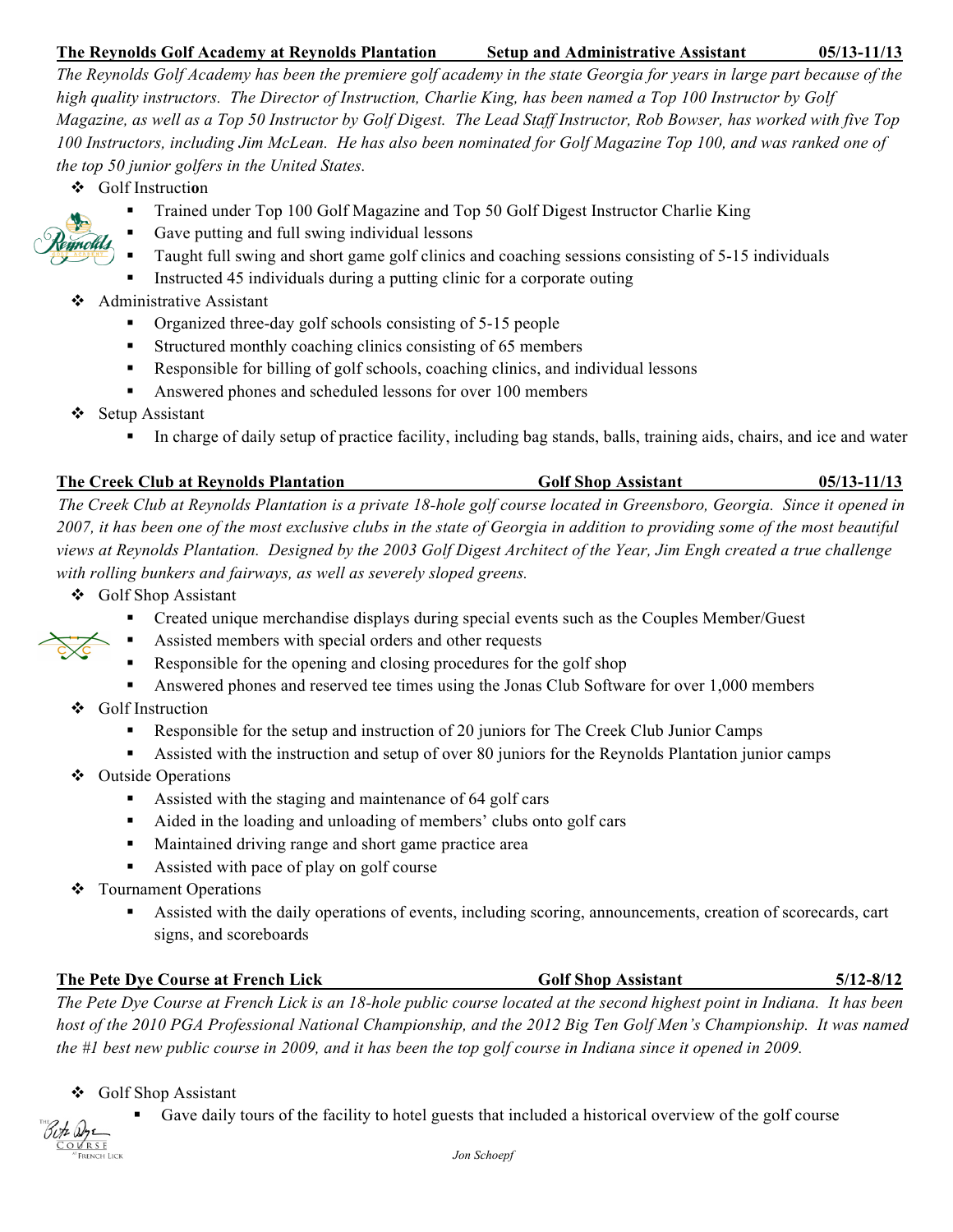- Responsible for developing merchandise displays
- Answered phones and reserved tee times for incoming guests
- Responsible for the opening and closing procedures for the golf shop
- v Golf Instruction
	- **•** Instructed group of 10 ladies during the weekly ladies clinic
	- Assisted with instruction of 65 junior golfers for 3 hours a day during the week long junior camp
	- § Gave individual and group lessons to resort guests
- v Outside Operations
	- Responsible for staging of 80 golf cars
	- § Greeted guests upon entrance to the facility and loaded clubs onto golf cars
	- Maintained driving range and short game practice area
	- Restocked coolers on course with ice and water
- ❖ Tournament Operations
	- Responsible for scorekeeping of four man best ball outing
	- Modified and created scorecards, cart tags, and bag tags for events
	- Placed tournament signage on course

### Timber Trails Golf Club, Pocono Pines, PA Golf Shop Assistant 5/11-8/11

*Located in the Pocono Mountains of Northeastern Pennsylvania, Timber Trails Golf Club is a 9-hole semi-private golf course that is a part of the Lake Naomi Club that was named one of the 99 Best Recreational Communities in America, a* 

*Platinum Club of America, as well as 5 Star Private Club.*

- v Golf Shop Assistant
	- In charge of developing merchandise displays, assisted with merchandise orders
	- Responsible for the opening and closing procedures for the golf shop
	- Answered phones and reserved tee times for over 100 members
- v Golf Instruction

**TAKE NAOML CIUB** 

- Gave instruction to 45 junior golfers for 3 hours once a week
- Responsible for instruction of 15 junior golfers for 2 hours during the monthly kids club event
- Gave several full swing individual lessons to members
- v Outside Operations
	- Managed and maintained golf car fleet of 14 cars
	- Maintained cleanliness of the on-course facilities
	- Maintained driving range and short game practice area
	- Responsible for maintaining pace of play on golf course
- ❖ Tournament Operations
	- Assisted with daily operations of events, including creation of scorecards, scoring, and design of gift certificates

#### **Current Certifications:**

- $\div$  Trackman Level 1 Certified Instructor 12/16
- v Swing Catalyst Level 1 Certified Instructor 07/16
- $\div$  Jim McLean Certified Instructor 05/15
- $\div$  Elected to the PGA 12/14
- $\div$  New Rules Golf Certified Instructor 08/14
- $\div$  TPI Level 1 Certified 01/17
- $\div$  US Kids Certified Coach 01/17
- $\div$  Certified Callaway Club Fitting Specialist 04/17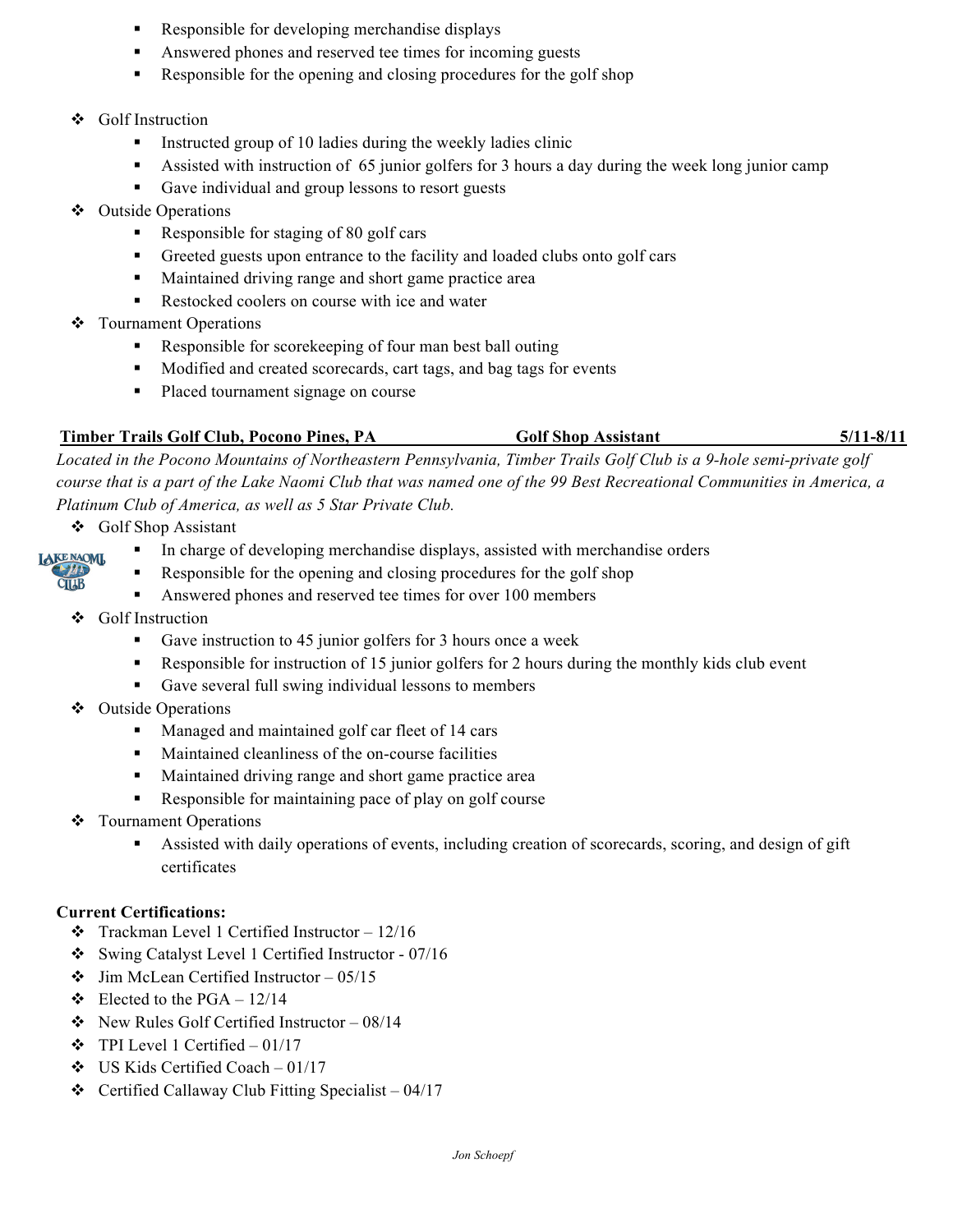## **References:**

Jim McLean, PGA Golf Digest Top 3 Instructor Jim McLean Golf School Doral, FL 33178 305-591-6409 jimmclean63@gmail.com

Charlie King, PGA Golf Digest Top 50 Instructor Reynolds Golf Academy Greensboro, GA 30642 706-817-8994 jcking33@yahoo.com

James Leitz, PGA Golf Digest Top 50 Instructor and Top 100 Club Fitter Head Professional/Director of Instruction Tchefuncta Country Club Covington, LA 70433 985-892-1949 leitzgolf@gmail.com

> David Armitage, PGA Golf World Top 25 Instructor General Manager Jim McLean Golf School Doral, FL 33178 305-591-6409 david@jimmclean.com

Grayson Zacker, PGA Golf Digest Best Young Teacher Director of Instruction Jim McLean Golf School Doral, FL 33178 305-591-6409 grayson@jimmclean.com

> Rob Bowser Lead Staff Instructor Reynolds Golf Academy Greensboro, GA 30642 706-206-1151 bowser8@me.com

> *Jon Schoepf* Dave Harner, PGA General Manager The French Lick Resort French Lick, IN 47432 812-936-9301 dharner@frenchlick.com